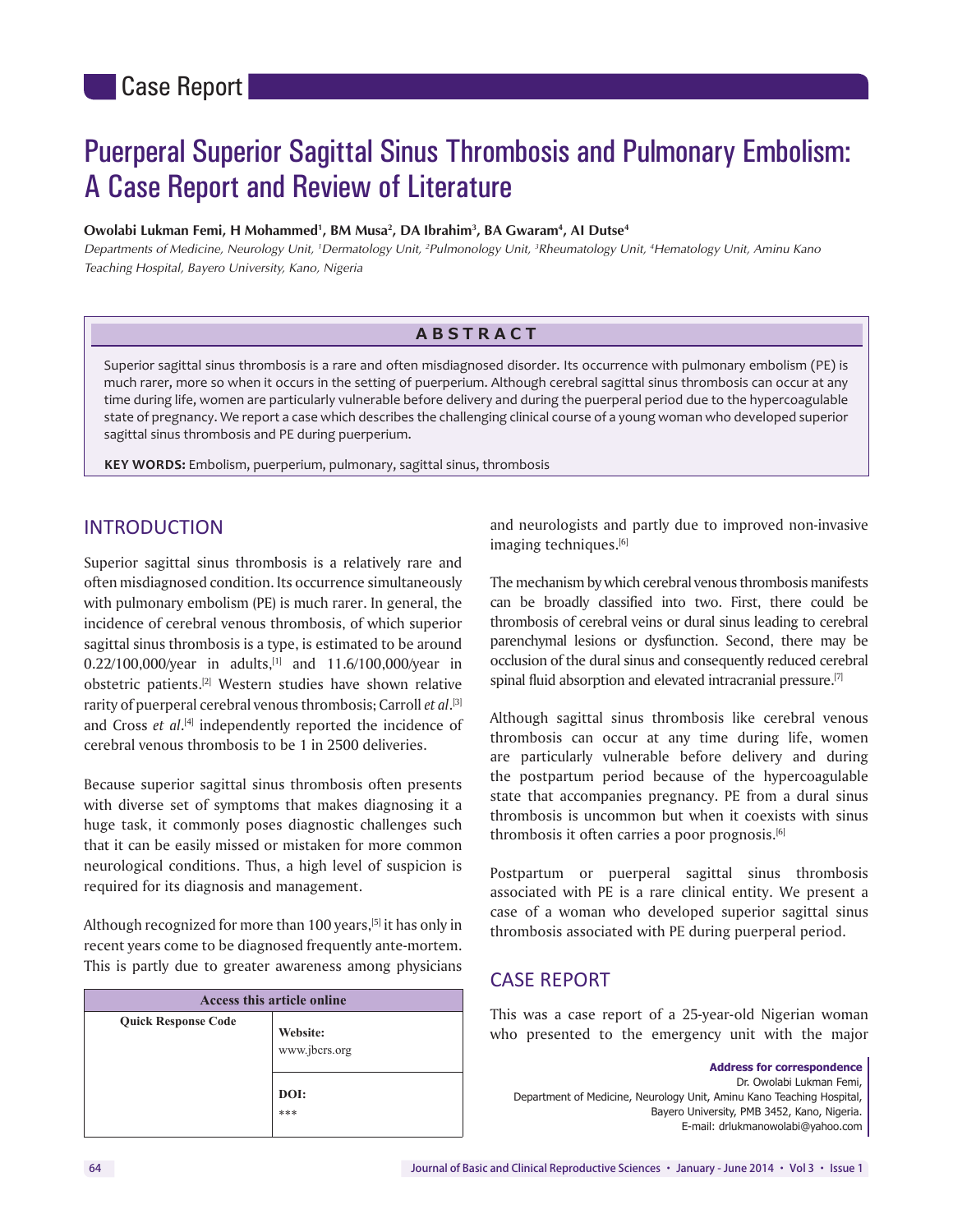complaint of severe headache, right sided weakness, double vision, impaired vision and progressive deterioration of her consciousness level that occurred 3 days after a normal spontaneous vaginal delivery of her first baby. She had an uneventful period of pregnancy; she had spontaneous delivery at 40 weeks of gestational age. She was neither hypertensive nor diabetic. She had no signs of infection, deep vein thrombosis (DVT) or eclampsia during pregnancy. She had no pregnancy in the past or history of contraceptive use. There was no significant past medical history.

On admission, she had no edema of the extremities, her temperature was  $36.8^{\circ}$ C and body mass index was 20 kg/m<sup>2</sup>, she was drowsy and had mild right hemiparesis (power grade 4). She had cranial nerve sixth and seventh palsy, her pupils were 2-3 mm, she had prompt pupillary reflex bilaterally and bilateral papilledema. No abnormality was detected on other systemic examinations. All hematologic, rheumatologic and cardiologic work‑ups including electrolytes, blood count, coagulation test and renal function test were within the normal limits.

The initial diagnosis was left hemispheric stroke? Cause and she was managed accordingly (mannitol, clopidrogel and physiotherapy). After 3 days on admission, she became breathless; there were no features suggestive of aspiration or DVT, no associated cough, orthopnea or paroxysmal nocturnal dyspnea. She also developed an episode of generalized tonic clonic seizure while on admission. Chest examination showed tachypnea (respiratory rate of 36/min) however her breath sound was vesicular and there was no added sound. Oxygen saturation level was 80% at room air, Doppler ultrasound for DVT in the lower limbs was normal bilaterally and the D-dimer was elevated  $(3.2 \,\mu g/mL)$ .

Pulmonary thromboembolism was suspected. The diagnosis was also upheld by the chest physician and clinical hematologist.

Brain computerized tomography (CT) was inconclusive, T1‑weighted and T2‑weighted magnetic resonance imaging (MRI)

showed a hyperintense signal from the thrombosed sagittal sinus [Figure 1]. The patient was further managed with 100% oxygen, carbamazepine, intravenous heparin and warfarin, keeping international normalized Ratio between 2.5 and 3.5. She is currently in a stable clinical state.

# **DISCUSSION**

Diagnosis of cerebral sinus vein thrombosis, including superior sagittal sinus thrombosis, has always been



Figure 1: T1-weighted magnetic resonance imaging showing a hyperintense signal from the thrombosed sagittal sinus

difficult. Many times, diagnosis of the superior sagittal sinus thrombosis was observed only at autopsy, thereby raising the suspicion that it is very often a lethal neurological disorder.[8] The first case of puerperal sagittal sinus thrombosis was described by Abercrombie in 1828<sup>[9]</sup> and in 1829, Tonnelle<sup>[10]</sup> published a review on the subject. The epidemiology of superior sagittal sinus thrombosis disease has evolved considerable during recent decades with the current predilection involving primarily young and middle‑aged people.[11]

Presentation of sagittal sinus thrombosis may be acute, which occur within 48 h, sub-acute, which occur between 2 days and 1 month and chronic which occur after more than 30 days.

Acute presentation is known to be commoner in puerperal cases than in non-puerperal patients $[12]$  which possibly explains acute occurrence of the symptoms in our patient. Nonetheless, gradual increase in symptoms and a fluctuating course is commonly seen in cerebral venous thrombosis from other causes.[11]

The index patient presented few days after delivery. Puerperal or postpartum period is reported as a risk factor for superior sagittal sinus thrombosis and other cerebral venous thrombosis.

Potential risk factors for peripartum cerebral venous thrombosis and stroke were evaluated in a study conducted on United State National Hospital Discharge Survey data between 1979 and 1991. The study also identified an increased risk of peripartum cerebral venous thrombosis in younger women and in women during puerperal period particularly those that had a cesarean delivery.[2,13] Needless to state that, generally, pregnant women are 4‑5 times more likely to develop venous thromboembolism than women who are not pregnant.<sup>[14]</sup> The predisposition to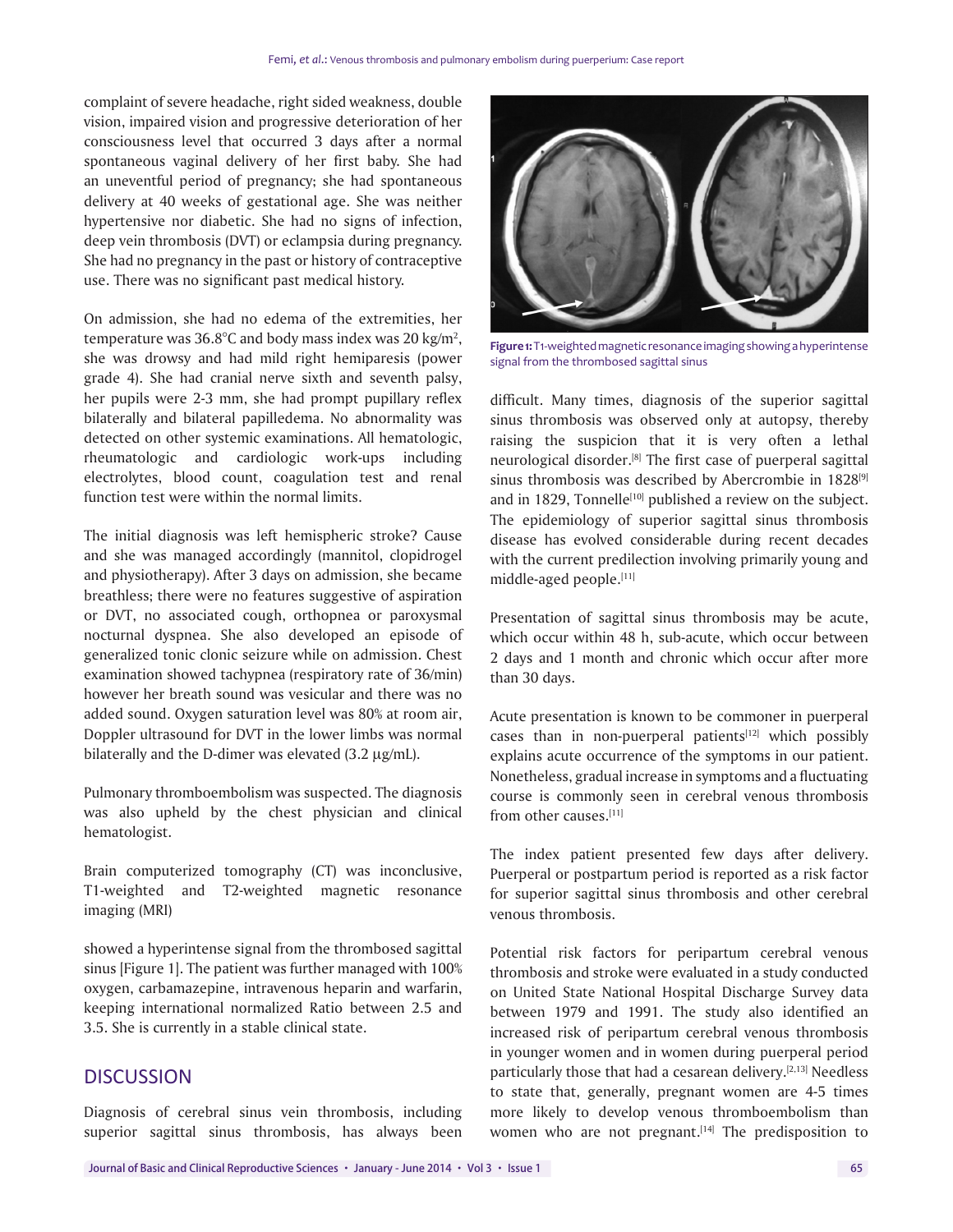develop venous thromboembolism occurs as a result of the hypercoagulable state of pregnancy that has likely evolved to protect women from hemorrhage during miscarriage and childbirth.[15]

Apart from puerperium, the other risk factors for superior sagittal sinus include pregnancy, oral contraceptive use, cancer, hypercoagulable state, myoma uteri, vasculitis, inflammatory bowel disease, head trauma, intracranial or systemic infections, dehydration, substance abuse and Behcet's disease.[16,17]

The mode of initial presentation in the index case agrees with what obtains in the previously reported cases in the literature. The most common presenting symptom is headache (80‑90%) that could be isolated in up to 5% of cases.[17,18] In the International Study on Cerebral Vein and Dural Sinus Thrombosis, focal or generalized seizures and paresis were seen in up to 40% of patients, a figure that is far higher than in cohort of patients with arterial stroke. Papilledema was also present in around 30% while visual loss was seen in 13%. Mental status change and aphasia were reported in around 20% of patients and approximately 10% presented with coma.[17-19] Our patient had all the aforementioned symptoms, however, the initial diagnosis of arterial stroke was made because the symptom complex with which the patient presented with is more commonly seen in patients with arterial stroke, emphasizing the fact that a high index of suspicion is required to make the right diagnosis of superior sagittal sinus thrombosis.

Our patient also had features suggestive of PE. Given that she did not have any of the well-established risk factors for a PE such as long bone fractures, DVT, hypercoagulability and prolonged immobilization, hence, the possibility that her PE could have resulted from superior sagittal sinus thrombosis.

The association of sagittal sinus thrombosis and PE may be related to a detached thrombus from the cranial venous sinus and subsequent embolization to the lung through the venous system. The combination, though very rare, appears to have been forgotten and was alluded to by Diaz *et al*., as "a syndrome rediscovered in their report."[20] Because neurological symptoms appeared earlier than those of the respiratory symptoms, we think that the sagittal sinus thrombosis might have formed before the pulmonary thrombus.

Earlier studies showed that it is possible for venous thrombus to break off and embolise to the lungs resulting in PE.<sup>[16,21]</sup> This situation is said to occur in about 10% of cases but carries a poor prognosis.<sup>[20]</sup> In a review of the literature covering between 1942 and 1990, 11.3% of cases of venous sinus thrombosis were associated with pulmonary emboli and mortality was higher in those with associated embolism than in those without embolism.<sup>[20]</sup> Therefore, even in patients with no evidence of systemic thrombosis, but who have sagittal sinus thrombosis, the possibility of dislodging pulmonary emboli should be strongly considered.<sup>[14]</sup>

As seen in our patient, the confirmation of a diagnosis of sagittal sinus thrombosis is based on demonstration of the thrombus by neuroimaging. Contrast axial CT images may show the "typical" empty delta sign, however, this is seen only in 20% of cases.<sup>[22]</sup> Like in the index case, MRI is usually the investigation of choice for demonstrating sagittal sinus thrombosis, as it may exclude significant alternative diagnoses and will also demonstrate cerebral venous infarction complicating cerebral venous occlusion.<sup>[6]</sup> Nonetheless, difficulties in diagnosis arise due to unusual normal anatomical variants and in situations where there is near‑occlusion of the sagittal sinus.[23]

The patient was treated with intravenous heparin and warfarin. Heparin and warfarin administration is the standard treatment for superior sagittal sinus thrombosis. This therapy, which is generally continued until the patient stabilizes does not aim at lysing the sinus thrombus, rather, it prevents new thrombus formation.[24,25] However, intracranial hemorrhage is a significant potential consequence of this therapy; thus, the benefits of anticoagulation must be carefully balanced against the risks of hemorrhage. Up to date, there has not been strong evidence in support of an alternative treatment modality; endovascular thrombolysis, over anticoagulation therapy for the management of central venous sinus thrombosis.[26]

Although the clinical presentation is highly variable, the diagnosis of superior sagittal thrombosis sinus as well as other central venous sinus thrombosis should be given consideration in a young and middle‑aged woman in puerperal period with recent unusual headache or focal neurological deficit in the absence of the usual vascular risk factors.

#### **CONCLUSION**

The case presented demonstrated that sagittal sinus thrombosis may present during puerperium to the obstetrician and physician in a number of ways. High index of suspicion is required for its diagnosis which can be confirmed using MRI technique in most cases and even though it occurs rarely, PE should be watched out for in such patients. It also highlighted the consideration of sagittal sinus thrombosis in a patient who may present with clinical signs and symptoms of stroke during the puerperium especially in resource poor settings where neuroimaging may be a challenge.